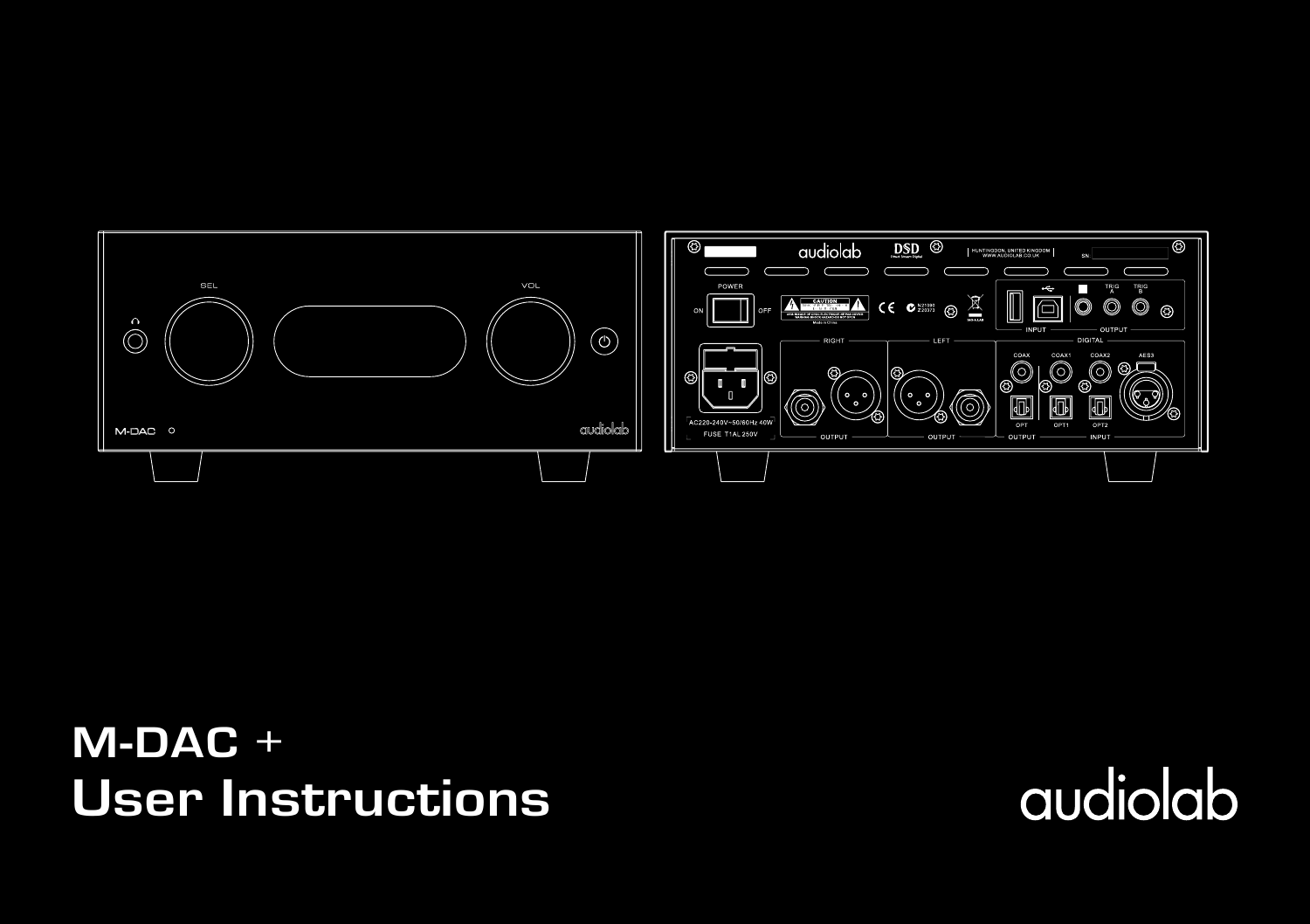### 1: Important Safety Information *Page 1*



This lightning flash with arrowhead symbol within an equilateral triangle is intended to alert the user to the presence of non-insulated "dangerous voltage" within the product's enclosure that may be of sufficient magnitude to constitute a risk of electric shock.- Warning: to reduce the risk of electric shock, do not remove the cover (or back) as there are no user-serviceable parts inside. Refer servicing to qualified personnel.- the exclamation point within an equilateral triangle is intended to alert the user to the presence of important operating and maintenance instructions in the literature accompanying the appliance.

#### IMPORTANT SAFETY INFORMATION

Read these instructions.

Keep these instructions.

Heed all warnings.

Follow all instructions.

Do not use this apparatus near water.

Clean only with dry cloth.

Do not block any ventilation openings. Install in accordance with the manufacture's instructions.

Do not defeat the safety purpose of the polarized or grounding-type plug. A polarized plug has two blades

with one wider than the other. A grounding plug has two blades and a third grounding prong. The wide blade or the third prong is provided for your safety. If the provided plug does not fit into your outlet, consult an electrician for replacement of the obsolete outlet.

Protect the power cord from being walked on or pinched particularly at the plugs, convenience receptacles, and at the point where they exit from the apparatus.



Use only with the cart, stand, tripod, bracket, or table specified by the manufacturer, or sold with the apparatus. When a cart or rack is used, use caution when moving the cart/ apparatus combination to avoid injury from tip-over.

Unplug the apparatus during lightning storms or when unused for long periods of time.

Refer all servicing to qualified service personnel. Servicing is required when the apparatus has been damaged in any way, such as power supply cord or plug is damaged, liquid has been spilled or objects have fallen into the apparatus, the apparatus has been exposed to rain or moisture, does not operate normally, or has been dropped.

CAUTION: These servicing instructions are for use by qualified service personnel only. To reduce the risk of electric shock, do not perform any servicing other than that contained in the operating instructions unless you are qualified to do so.

Do not install this equipment in a confined or built-in space such as a bookcase or similar unit, and keep well ventilated in open space. The ventilation should not be impeded by covering the ventilation openings with items such as newspaper, table-cloths, curtains etc.

WARNING: Excessive sound pressure from earphones and headphones can cause hearing loss.

WARNING: Only use attachments/accessories specified or provided by the manufacturer (such as the exclusive supply adapter, battery etc).

CAUTION: Danger of explosion if battery is incorrectly replaced. Replace only with the same or equivalent type.

WARNING: The battery shall not be exposed to excessive heat such as sunshine, fire or the like.

WARNING: Please refer to the information on the exterior panel of the enclosure for electrical and safety information before installing or operating the apparatus.

WARNING: The battery (battery or batteries or battery pack) shall not be exposed to excessive heat such as sunshine, fire or the like.

CAUTION: Danger of explosion if battery is incorrectly replaced. Replace only with the same or equivalent type.

**WARNING:** For the terminals marked with symbol of " $\frac{1}{2}$ "

may be of sufficient magnitude to constitute a risk of electric shock. The external wiring connected to the terminals requires installation by an instructed person or the used of ready-made leads or cords.

**Mains Supply:** The mains operating voltage of M-DAC + is shown on the rear panel. If this voltage does not match the mains voltage in your area, consult your Audiolab dealer about converting the unit.

The mains supply fuse on the rear panel is accessible when the IEC mains plug has been removed. In the rare event that it has broken, check for any obvious cause before replacing the fuse with one of the correct rating and type. The fuse values are:

220 – 240V (UK, EU, Korea, etc.) T1AL 250V 20mm Slow Blow

100 – 120V (USA, Japan, etc.) T1.6AL 250V 20mm Slow Blow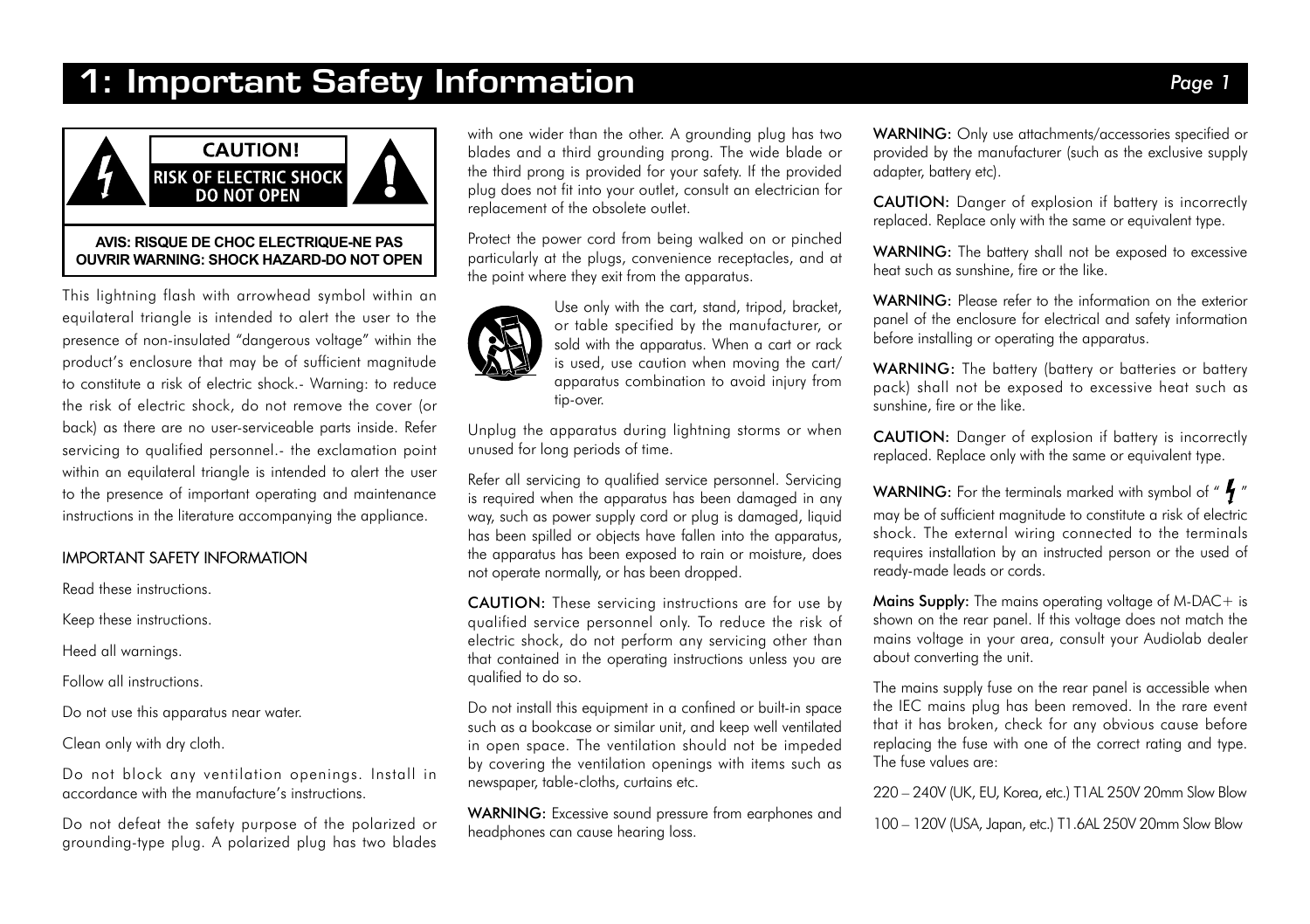### 2: Getting Started *Page 2*

Welcome to Audiolab's latest version of its award winning high-end DAC.

M-DAC+ enhances the performance of the original M-DAC in so many ways. Now capable of 24-bit/192kHz resolution for coaxial and optical inputs, 32bit/384kHz for USB input. M-DAC+ can also link directly to your AppleTM devices output to make the most of all your stored music via an A-type USB cable.

If you're a fan of DSD audio, M-DAC+ even encompasses that format too. And with its choice of 3 different decoding filters for DSD audio and 7 filters for PCM audio, you can select the right filter to get the best performance from each source right from the comfort of your listening seat.

In addition, Audiolab's engineers have dug into the depths of the digital decoding capabilities of the Sabre 32-bit DAC that is at the heart of M-DAC+, extracting every ounce of musical detail and displaying it in a stunningly realistic, rich and believable 3D acoustic.

Versatile in capability and alluring in performance, M-DAC+ will continue to delight you for many years to come.

Please read through this manual to obtain the very best performance from M-DAC+.

### Signal Input:

- One external SPDIF stereo LPCM coaxial digital input  $\bullet$
- One external SPDIF stereo LPCM optical digital input  $\bullet$
- USB 2.0 port for replaying stereo from a compatible host  $\bullet$
- One professional AES/EBU digital studio input  $\bullet$
- iOS docking for iPhone®/iPad®  $\bullet$

### Signal Output:

- Balanced and Unbalanced stereo analogue outputs
- Optical and coaxial SPDIF digital output.

#### Operating Features:

- Automatic detection decoding of external digital input source.
- Selectable digital filter setting.
- Fully variable output in the digital domain absolute fidelity with the straightest  $\bullet$ possible signal path.
- Mute and balance controls.
- Automatic standby on-off switching of connected equipment via 12V trigger output.
- Analogue output level selectable between fixed and variable.  $\bullet$
- Three display brightness levels with on/off options.  $\bullet$
- Auto standby function with on/off option.  $\bullet$

Note: You can connect the analogue outputs of M-DAC+ directly to a power amplifier. If there are gain controls on the power amplifiers, set the gain to maximum and use the volume control on the M-DAC+ to alter the level. If you wish to connect the M-DAC+ to a pre-amplifier, you may disable the volume control in the digital domain.

### Unpacking

Unpack the product fully. The carton should contain:

- The Audiolab  $M$ -DAC +
- $\bullet$ One M-DAC+ power cord suitable for your area.
- CD-ROM for USB driver
- This instruction manual.  $\bullet$

If an item is missing or damaged report this to your dealer as soon as possible. Retain the packing for safe transport of your unit. If you dispose of the packing, do so with regard to any recycling regulation in your area.

#### Placement

The unit is designed to run warm during normal operation but ensure you do not block any ventilation openings.

Place the unit on a sturdy shelf or table. If you use an equipment rack ensure the unit has adequate ventilation and is on its own shelf.

Ensure your mains voltage corresponds to the rating plate on the rear of the product's power supply. If in doubt, consult your dealer. If you move to an area with a different mains voltage seek advice from an Audiolab appointed dealer or a competent service technician.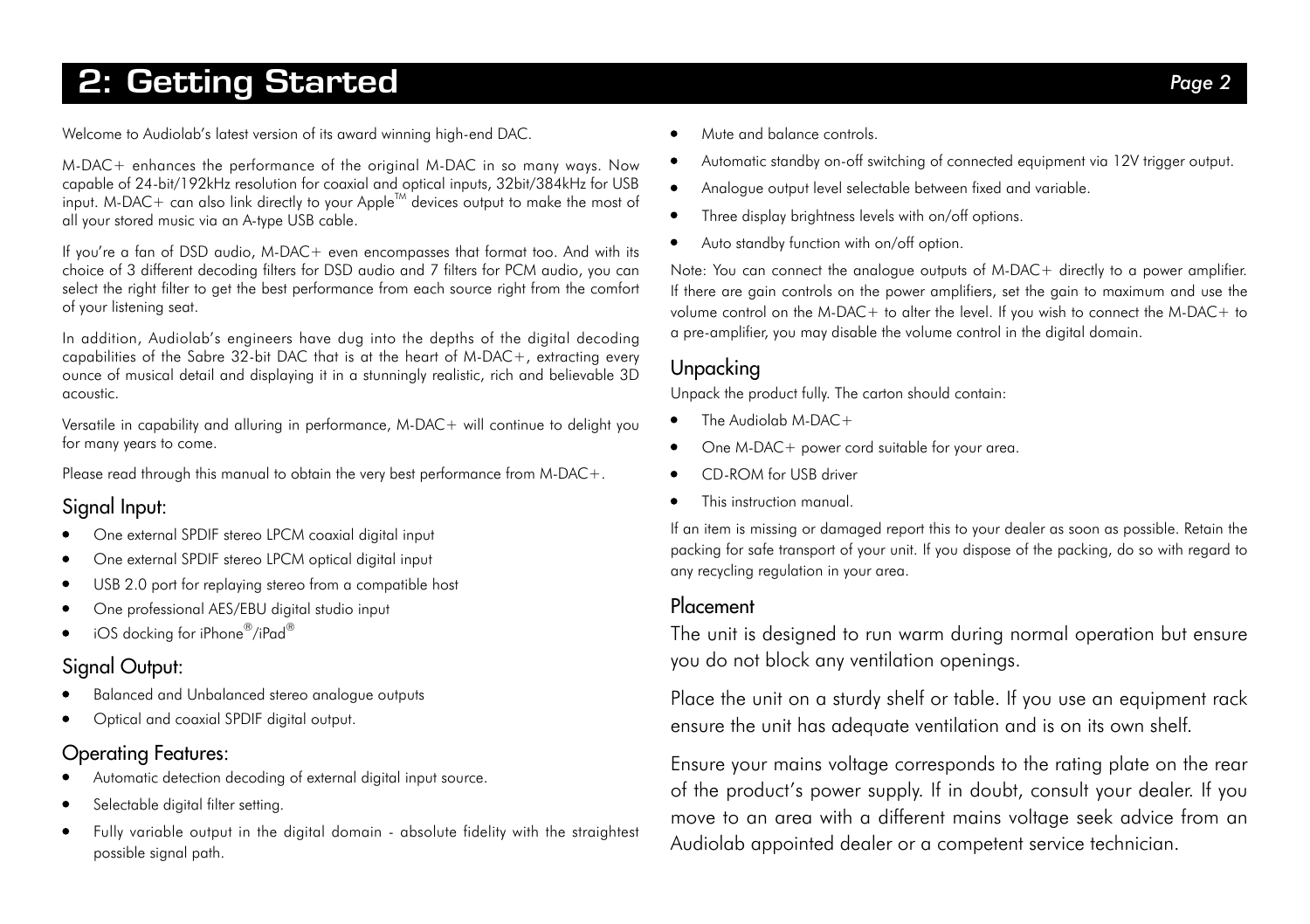### 3: Controls and Connectors *Page 3*



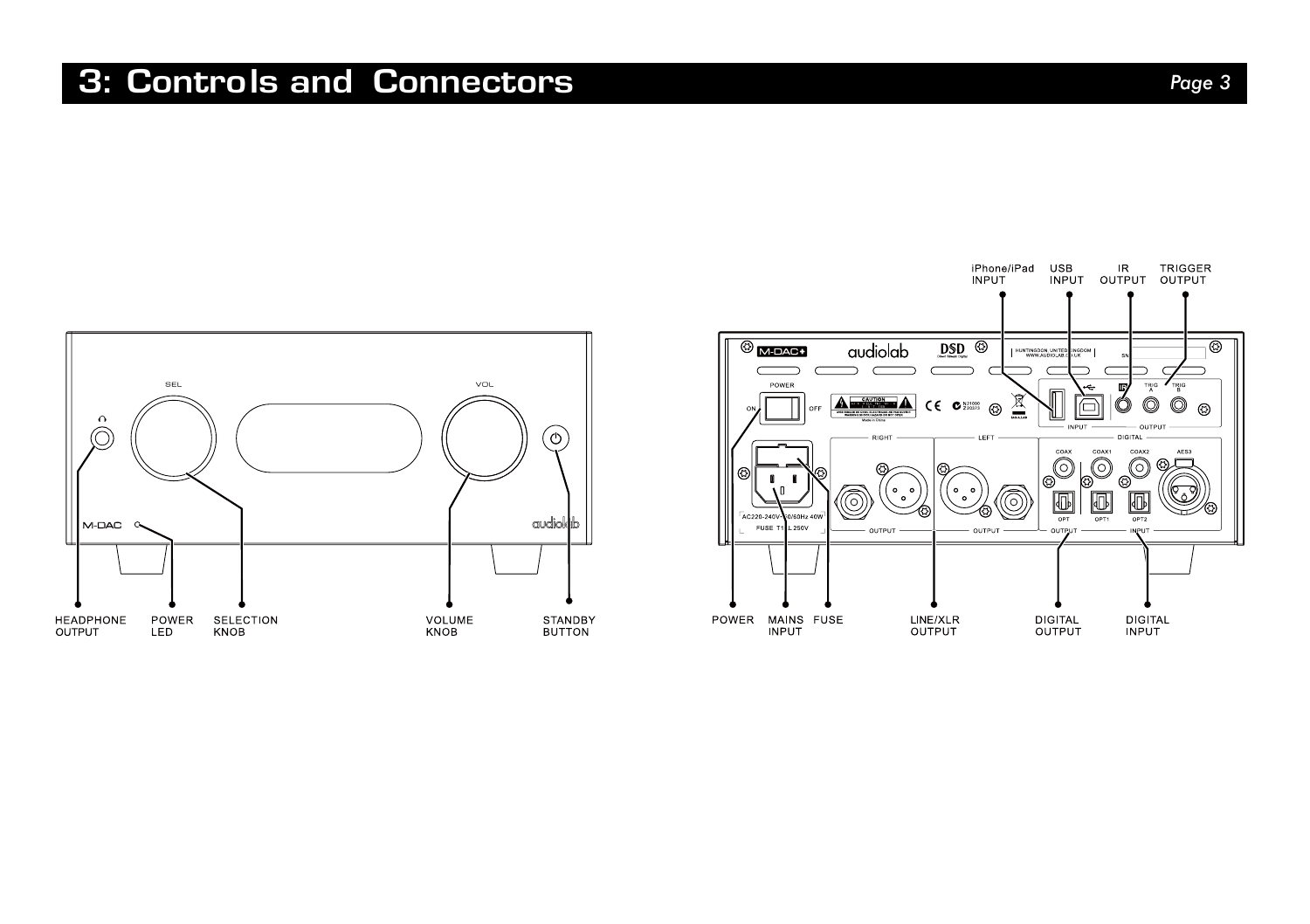### 4: Remote Handset *Page 4*



- 1 MUTE Press to mute and unmute the sound
- $2 \text{ VOL}$  Increase Volume
- 3 Move to the next track of CD/USB Move to next page or setting in menu
- 4 **Press to start/pause CD/USB** 
	- Press to confirm page or setting selected in menu
- 5 DISPLAY Press to cycle through display options
- 6 Press to select next source
- 7 Press to select previous source
- 8 MENU Press to enter or exit menu
- 9 VOL– Decrease Volume
- 10 **44** Press once to replay the current track of CD/USB Press again to move to the previous track of CD/USB Press to confirm page or setting selected in menu
- 11 STANDBY Press to bring the unit in/out of Standby

#### Preparing the Handset

- Unpack the handset
- Invert the handset
- Remove the battery cover
- Place a new battery as shown
- Close the battery cover



#### Battery Caution

- There is a risk of fire and burns if the battery is handled improperly
- Do not disassemble, crush, puncture, short external contacts or dispose in fire or water.
- Do not attempt to open or service the battery. Replace only with a CR2025 battery.
- Discard used batteries in accordance with recycling regulations in force in your area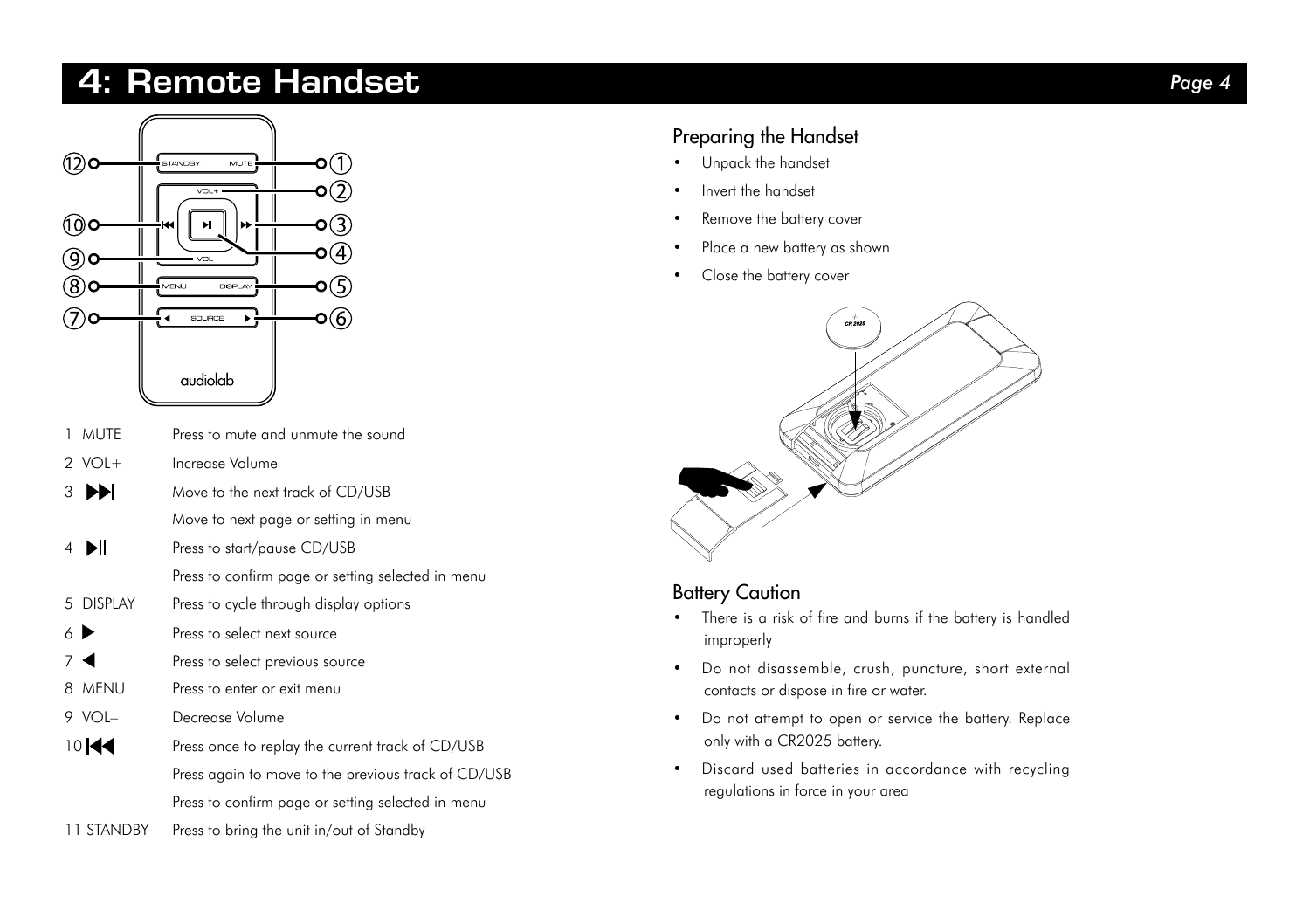### 5: Connections *Page 5*

### Analogue Outputs Balanced Output

Balanced connections provide greater dynamic headroom and improved S/N ratio. If your amplifier has balanced inputs use the balanced connections. You need one XLR balanced cable per channel. The socket connects to the DAC and the plug normally connects to the amplifier.

### Unbalanced Output

If you cannot use the balanced output, connect a high quality stereo screened RCA phono lead from the unbalanced output of the MDAC+ to a suitable input of the amplifier.

### Headphone Output

A stereo 6.3mm (1/4") jack is provided on the front panel to connect headphones. Connecting headphones mutes the audio signal. M-DAC+ headphone output is adjustable from  $-80$ dB to  $+3$ dB, users can select suitable output level based on their headphones.

Caution: When using headphones, playing music at very high volumes may permanently damage your hearing.

### Digital Outputs

One Coaxial and one Optical SPDIF digital output. Connect a suitable video or optical cable from the appropriate SPDIF output of the M-DAC+ to the input of the DAC or CD transport.



Four digital inputs (two Coaxial and one Optical) are provided to connect the M-DAC+ to an external SPDIF source. Connect a suitable video or optical cable from the SPDIF output of the source component to the appropriate input of the M-DAC+.

If you are connecting a multichannel source, access the menu of the source component and set SPDIF output to (L) PCM Stereo with the subwoofer OFF.



### AES/EBU Input

Professional digital studio input that accepts signals up to 192kHz

### USB Input

M-DAC+ has one B-type USB input and one A-type USB input. The B-type USB input lets you connect a Mac or PC to M-DAC+ to play audio files stored on a computer. The A-type USB input lets you connect Apple devices to M-DAC+ to play stored audio files.

### 12V Trigger Outputs

A trigger circuit is a "daisy chain" in which one unified command from the master unit (M-DAC+) can bring all the connected "slave" units into or out of standby. The slave equipment is left powered on but is flipped in and out of standby in synchronism with the master. When the M-DAC+ is powered on or off, a trigger pulse switches all the slave equipment on/off in tandem.

Two trigger outputs are provided and they are both enabled as supplied though you may fully or partially disable them as required.



Trigger operation of the M-DAC+ with two 8300MB power amplifiers.

### IR Output

A 3.5mm remote control bus facilitates connection to suitable equipped Audiolab components and to multi-room controllers etc. By connecting suitably equipped units in a "daisy chain" you can establish control over an entire system with one handset.

# **IR**

#### Mains Input

Before connecting the M-DAC+ to the mains supply make sure that all the other connections to your system have been properly and securely made. Make sure the ON/OFF switch on the M-DAC+ real panel is switched off, switch the mains supply off at the wall socket, and then, using the cable supplied, connect the socket on the back of your M-DAC+ to an AC supply outlet. The DAC is now ready for operation.





A-type USB B-type US



Balanced Outputs

Outputs

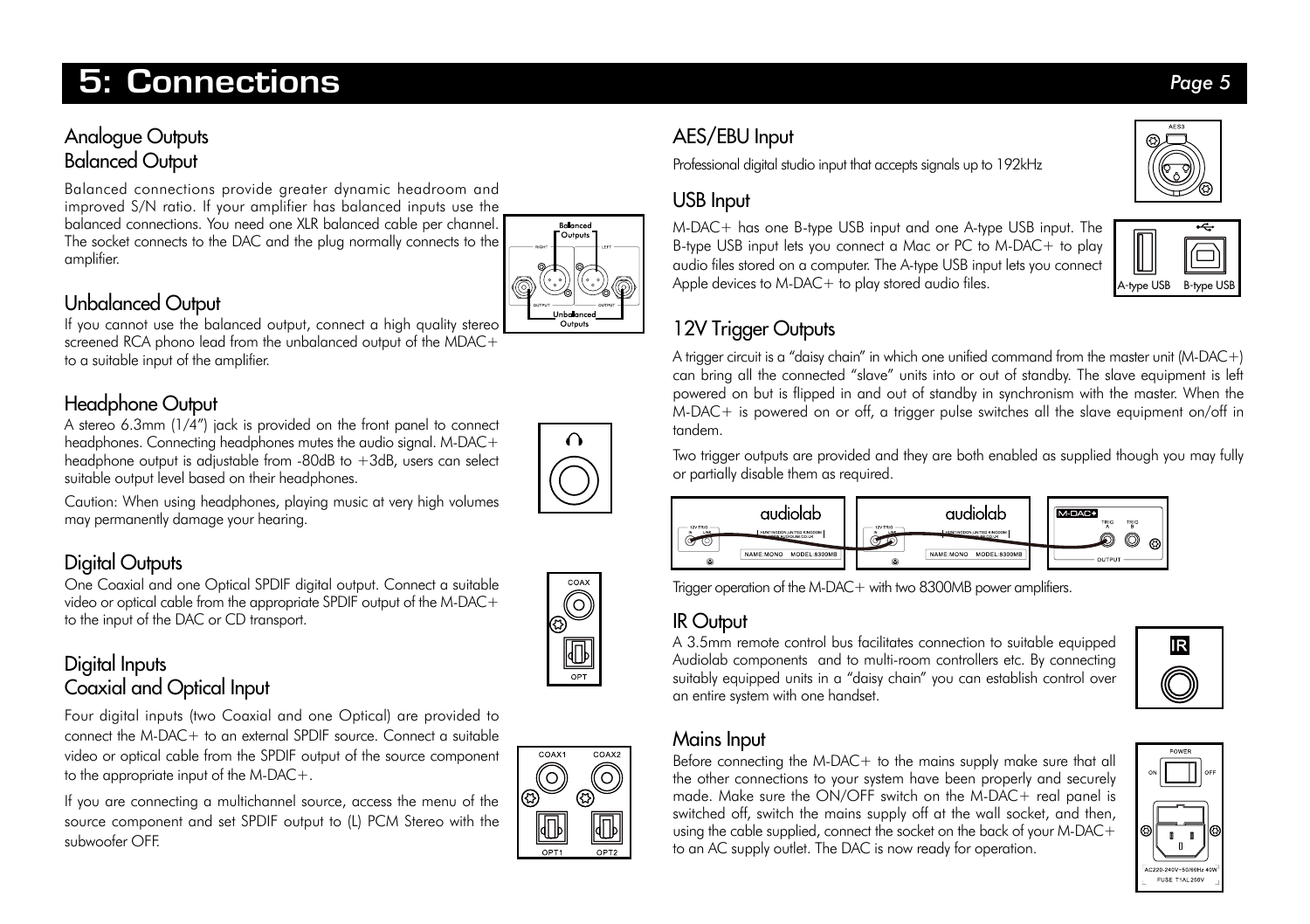### 6: Operation-1 *Page 6*

### Switching On and Off

Connect power to all system units, switch the mains on. Switch on all the source units including M-DAC+, and then switch on the power amplifier.

When switching on: The power LED illuminates.

When switching off: Switch off any power amplifiers, unless they are trigger enabled, and then the source units including M-DAC.

Standby Mode Audiolab M-DAC+ will be in standby mode when powered on. Press the  $\odot$  button to bring M-DAC+ out of standby, the power indicator LED becomes brighter and the display shows the welcome screen. You can activate the "auto standby" function by holding the  $\textcircled{9}$  button for 3 seconds. Using this "auto standby" function, M-DAC+ will automatically go into standby mode when there is no signal input or operation for 20 minutes, when the power indicator LED becomes dim.

## *audiolab*

### Source Select

Rotate the SEL knob on the front panel to select different source inputs. M-DAC+ has COAX1, COAX2, OPT1, OPT2, AES3, iPod docking and PC USB - in total 7 signal inputs available.

#### Altering the Volume Level

Rotate the VOL knob on front panel to alter the volume level.

The range is -80dB to +3dB, the factory default volume is -20dB. If the volume is set to lower than -20dB when unit is shut down, the default volume will be the last used value when the unit next starts up. If the volume is set to higher than -20dB, the default volume will be -20dB when the unit next starts up.



Pressing the VOL knob on the front panel or the MUTE button on the remote control can toggle the sound on/off.

### Switching the display on and off

Press the DISPLAY button on the remote control to cycle through the display settings.

Press the DISPLAY button to select between Display High, Display Low and Display Off. Each press of the DISPLAY button will select the next display setting.

When the display is set to OFF: Pressing any key will bring the display on. After a few moments the display will again switch off.

Note: Switching the M-DAC+ off and on again restores the display settings to high.

### Footnotes on the Display

The M-DAC+ provides a true reading of the digital input frequency. For example when a stable 44.1kHz input is present you may see the display vary between 44.100k and 44.1001k. This indicates an error of 1Hz in 44.100kHz and is insignificant. A less stable source may vary more. This option may be disabled in the menu if you prefer.

When the digital input is off, M-DAC+ display always shows the nominal value.

### Playing a USB input

Install the Audiolab Audio Driver from the CD-ROM provided as an accessory. The installation instructions are burnt on the CD-ROM, please refer to the file when installing the software. Connect your computer to M-DAC+ via USB cable (type A to Type B),

change the Play mode to USB input using the handset or the button on the front panel.



USB -28dB Unlocked

"Unlocked" will be displayed if there is no input signal to the USB input. When you play a file the digital inputs will lock onto the input

data as soon as there is an input signal for USB. The display screen will then indicate the presence of a digital signal and show the output sampling frequency of the music file in your computer.

If the input sampling frequency is 384kHz, the display shows PCM384 kHz. If the format of the music file is DSD64, the display shows DSD2.8MHz.

If the format of the music file is DSD128, the display shows DSD5.6MHz.

If the format of the music file is DSD256, the display shows DSD11.2MHz.





**SEL**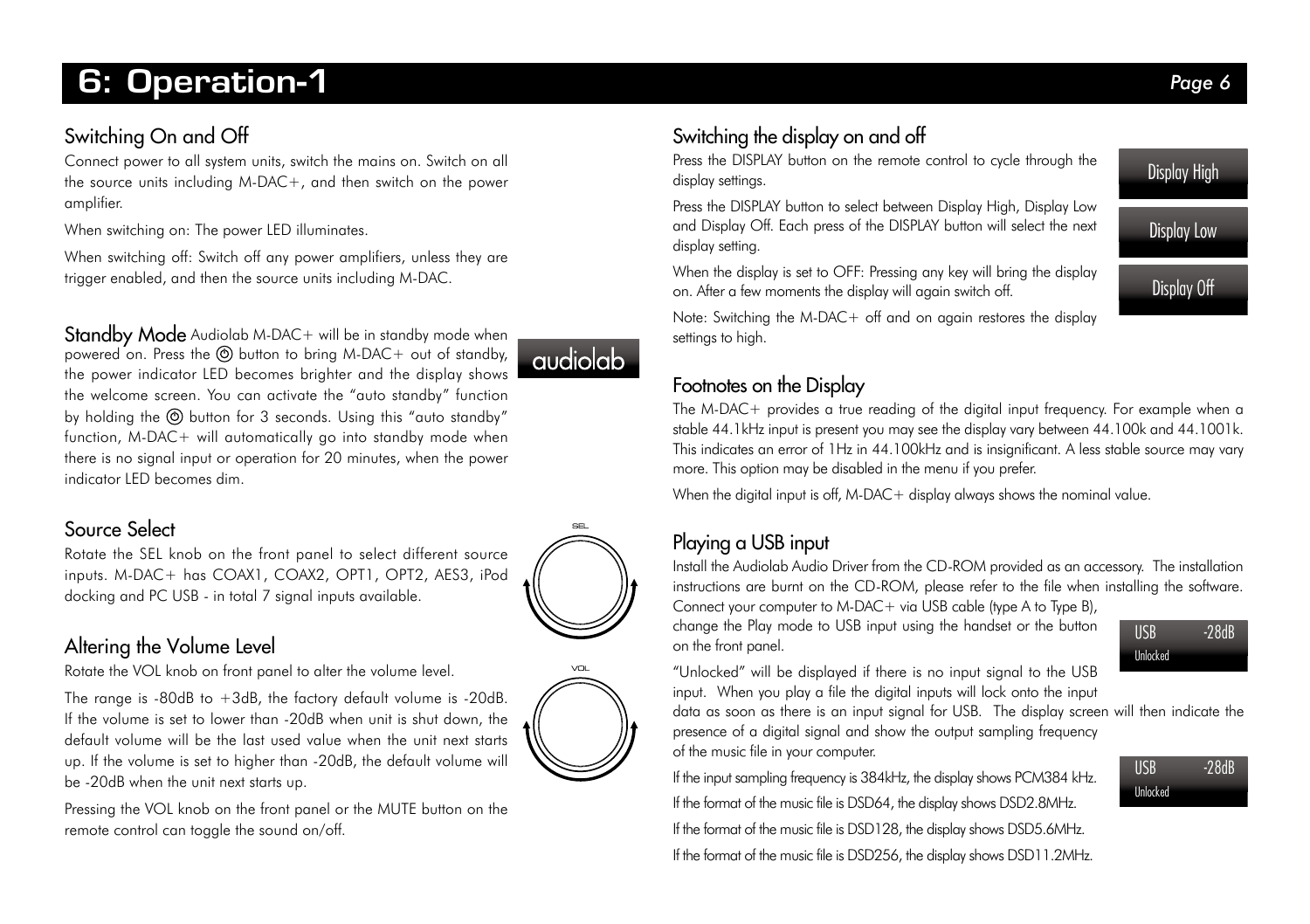### **2.** Operation-2 *Page 7 Page 7 Page 7*

### Playing Music via Apple™ Docking

Connect an AppleTM device as shown in the following list via a specified AppleTM USB cable to the iPhone/iPad input on M-DAC+'s rear panel. Rotate the SEL knob to turn source to USB A. Click Play in the music player software on the AppleTM unit to start playing. Only use  $M-DAC+$  to control the volume level - the volume control function on the AppleTM device will be disabled.

M-DAC+ AppleTM docking is compatible with following AppleTM models:

•Made for iPhone 6

•Made for iPhone 6 Plus

•Made for iPhone 5S

.Made for iPhone 5C

•Made for iPhone 5

• Made for iPad Air (2nd generation)

•Made for iPad Air

•Made for iPad Mini (3rd generation)

•Made for iPad Mini (2nd generation)

•Note: Models not listed here may be supported by M-DAC+ despite not having undergone compatibility testing. iPhone and iPad models will charge their battery continuously when docked if M-DAC+ is connected to mains power.



"Made for iPhone" and "Made for iPad" mean that an electronic accessory has been designed to connect specifically to iPhone and iPad respectively, and has been certified by the developer to meet AppleTM performance standards. AppleTM is not responsible for the operation of this device or its compliance with safety and regulatory standards. Please note that the use of this accessory with iPhone and iPad may or may not affect wireless performance.

### Selecting a Digital Filter

M-DAC+ has 7 filters available for PCM audio. Press the remote control MENU key to enter menu mode, press  $\blacktriangleleft \blacktriangleleft$  or  $\blacktriangleright \blacktriangleright$  to access the "Digital Filter" menu page, press  $\blacktriangleright$  to enter the filter page, press  $\blacktriangleleft$  or  $\blacktriangleright$  again to select a different filters, press  $\blacktriangleright$  again to confirm the chosen filter. Pressing the MODE knob on the front panel can also enter the menu mode, rotating this knob turns the menu page to "Digital Filter ", press the MODE knob again to enter this page and then rotate the knob to change filters, press the MODE knob again to select a filter.

The "Optimal Transient" filters exhibit no ringing – the transient nature of the music is preserved. Although exhibiting poorer performance in technical measurements, sound from this type of filter has a purity and "naturalness" that more than compensates for the lack of the technical specifications. There are three Optimal Transient Filters. They exhibit identical frequency and time domain response but the internal structure of the filters varies resulting in small but the perceptibly different sonic nuances.

The "Sharp Rolloff" filter typifies industrial standard characteristics (-6dB at 1/2 Fs with significant time-domain ringing ) and is included here for comparison purposes.

The "Slow Rolloff" filter starts rolling off at a lower frequency than the Sharp Rolloff filter but has a gentle rate of attenuation and significantly less "time-domain ringing". It is not recommended to use this in normal operation, unless the digital signal from a source is very poor and cannot play with other filters.

The "Minimum Phase" filter has a gentle attenuation slope similar to the Slow Rolloff option, however it exhibits no pre-ringing in the time domain. It can be likened to an analogue filter applied in the digital domain.

The "Optimal Spectrum" filter implements optimum sampling theory and is designed for near perfect technical response in the frequency domain. This filter also has time-domain preringing which may be associated with listener fatigue. It is, however, a 'smoother' alternative to the Optimal Transient filter.

For DSD mode, there are four filters "Normal", "50K", "60K" and "70K" with cutoffs at 47k, 50K, 60k, 70k. The user can adjust the IIR bandwidth by selecting different filters to get particular sonic nuances.

The M-DAC+ uniquely offers you a wide choice of filters to suit your listening preferences.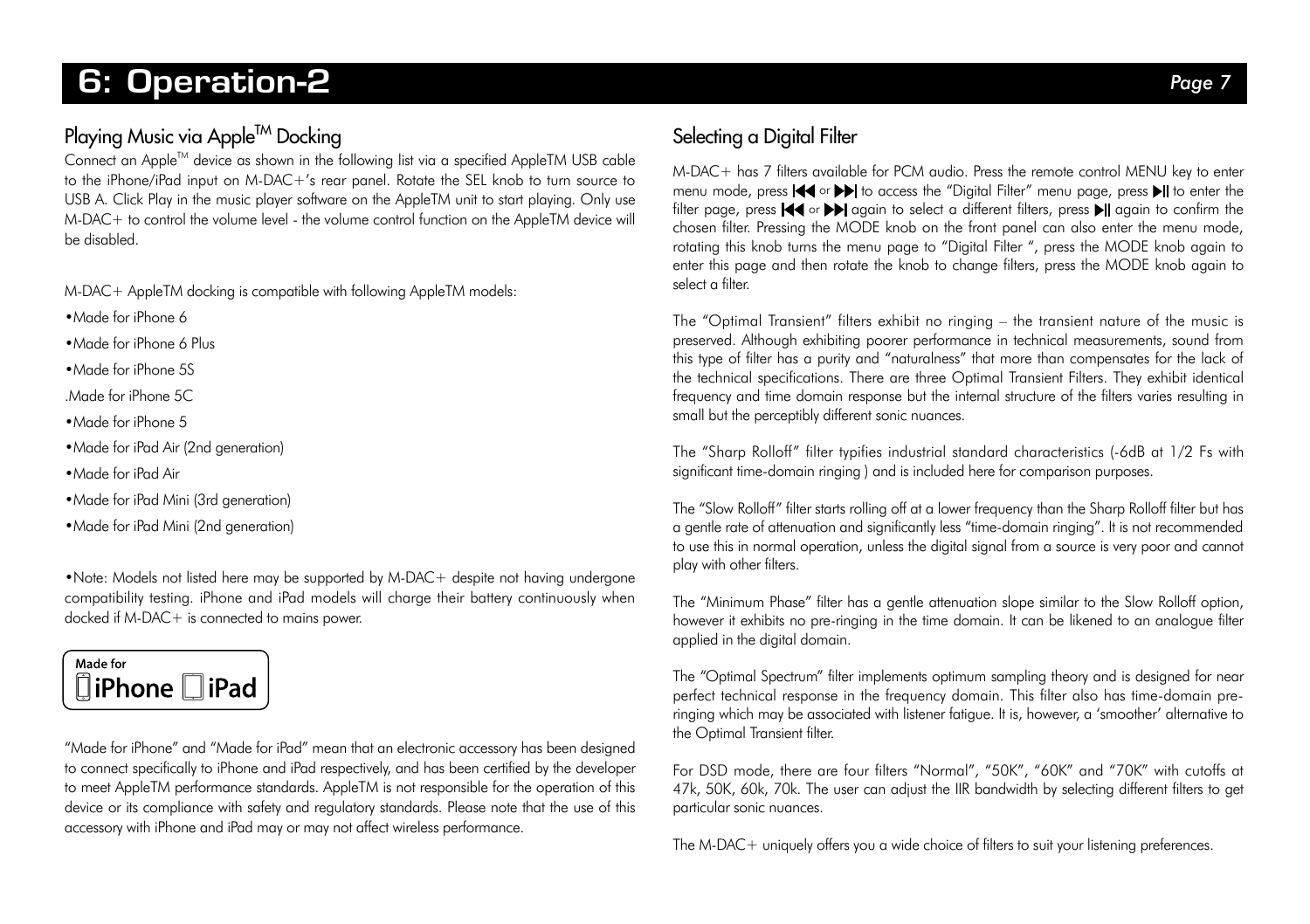### 7: The Menu *Page 8*

The menu enables you to customize the unit and optimize the interface with other equipment in your system.

M-DAC+ has 14 different menu pages. Press the MENU key on the remote control to enter menu mode, and then press  $\blacktriangleleft$  or  $\blacktriangleright$  to turn to different menu pages, press  $\blacktriangleright$  to enter any menu page, press << or >>>
again to select different settings, press >|| again to confirm the chosen setting and exit the menu mode. Pressing the MODE knob on the front panel can also enter the menu mode, rotating this knob turns through the menu pages; press the MODE knob again to enter any menu page and rotate the knob to change the setting, press the MODE knob again to select a setting. No operation for 5 seconds will also exit menu mode automatically. The setting will not take effect if  $\blacktriangleright$  or the MODE knob is not pressed.

### The Menu Tree

The chart shows the menu options. Main menu items are at the top. The next level shows the default settings.

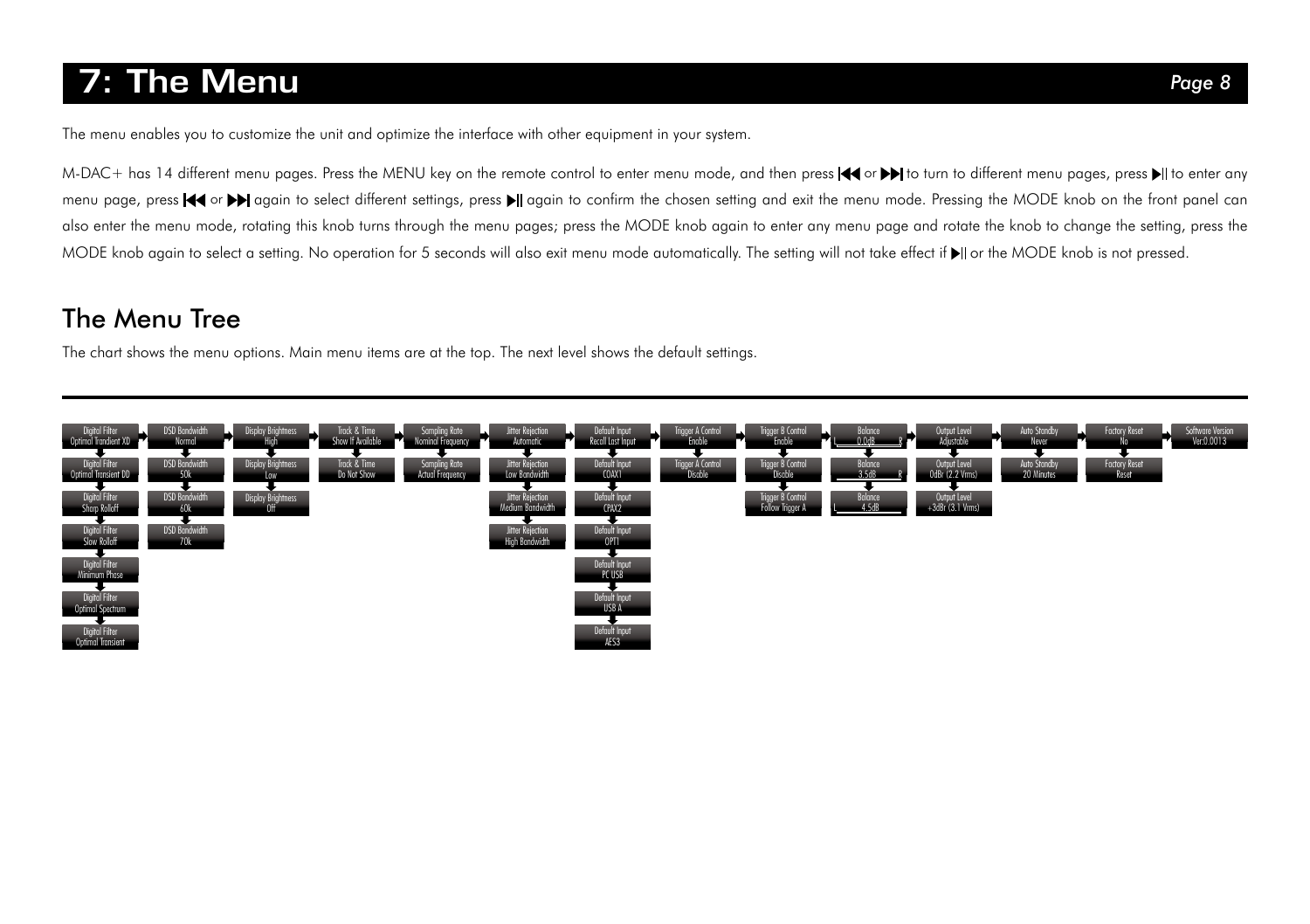### 8: Warranty *Page 9*

Audiolab Ltd. warrants this product, subject to the terms and conditions below, to be free from defects in materials and workmanship. During the warranty period Audiolab will repair or replace (at Audiolab's option) this product, or any defective part in this product, if it is found to be defective due to faulty materials, workmanship or function. The warranty period may vary from country to country.

### Terms and conditions

The warranty starts on the date of purchase (or the date of delivery if this is later).

You must provide proof of purchase/delivery before work can be carried out. Without this proof, any work carried out will be chargeable to you.

All work will be carried out by Audiolab or its authorized agents or distributors.

Any unauthorized repair or modification will void this warranty.

If any part is no longer available it will replaced with a functional replacement part.

Any parts that are replaced will become the property of Audiolab.

Any repair or replacement under this warranty will not extend the period of warranty.

This warranty is valid only in the county of purchase, applies only to the first purchaser and is not transferable.

#### The following are not covered:

- 1. Products which the serial number have been removed, altered or otherwise made illegible.
- 2. Normal wear tear and cosmetic damage.
- 3. Transportation or installation of the product.

Accidental damage, fault caused by commercial use, acts of God, incorrect installation, connection or packing, misuse, neglect or careless operation or handling of the product which is not in accordance with Audiolab's user instructions.

- 1. Repairs or alterations carried out by parties other than Audiolab or its authorized agents or distributors.
- 2. Products not purchased from an Audiolab authorized dealer.
- 3. Products that were not new at the time of original purchase.
- 4. Products sold 'as is', 'as seen' or 'with all faults'.

Repairs or replacements as provided under this warranty are the exclusive remedy of the consumer. Audiolab shall not be liable for any incidental or consequential damages for breach of any express or implied warranty in this product. Except to the extent prohibited by law, this warranty is exclusive and in lieu of all other warranties whatsoever, both express and implied, including, but not limit to, the warranty of merchantability and fitness for a practical purpose.

This warranty provides benefits that are additional to and do not affect your statutory rights as a consumer.

Some countries and U.S. states do not allow the exclusion or limitation of incidental or consequential damages or implied warranties so the exclusions in the paragraph above may not apply to you. This warranty gives you specific legal rights, and you may have other statutory rights, which vary from state to state or county to county.

#### How to claim:

To obtain warranty service contact the Audiolab authorized dealer from which you purchased this product. Do not dispatch goods without the prior agreement of the dealer, Audiolab or their authorized distributors.

If asked to return products for inspection and/or repair, pack carefully, preferably in the original cartons or packing affording an equal degree of protection, and return prepaid. If unsuitable packaging is used, Audiolab may make a charge for the supply of new packaging.

Insurance is recommended and goods are returned at owner's risk. Audiolab or their authorized distributors cannot be held liable for loss or damage in transit.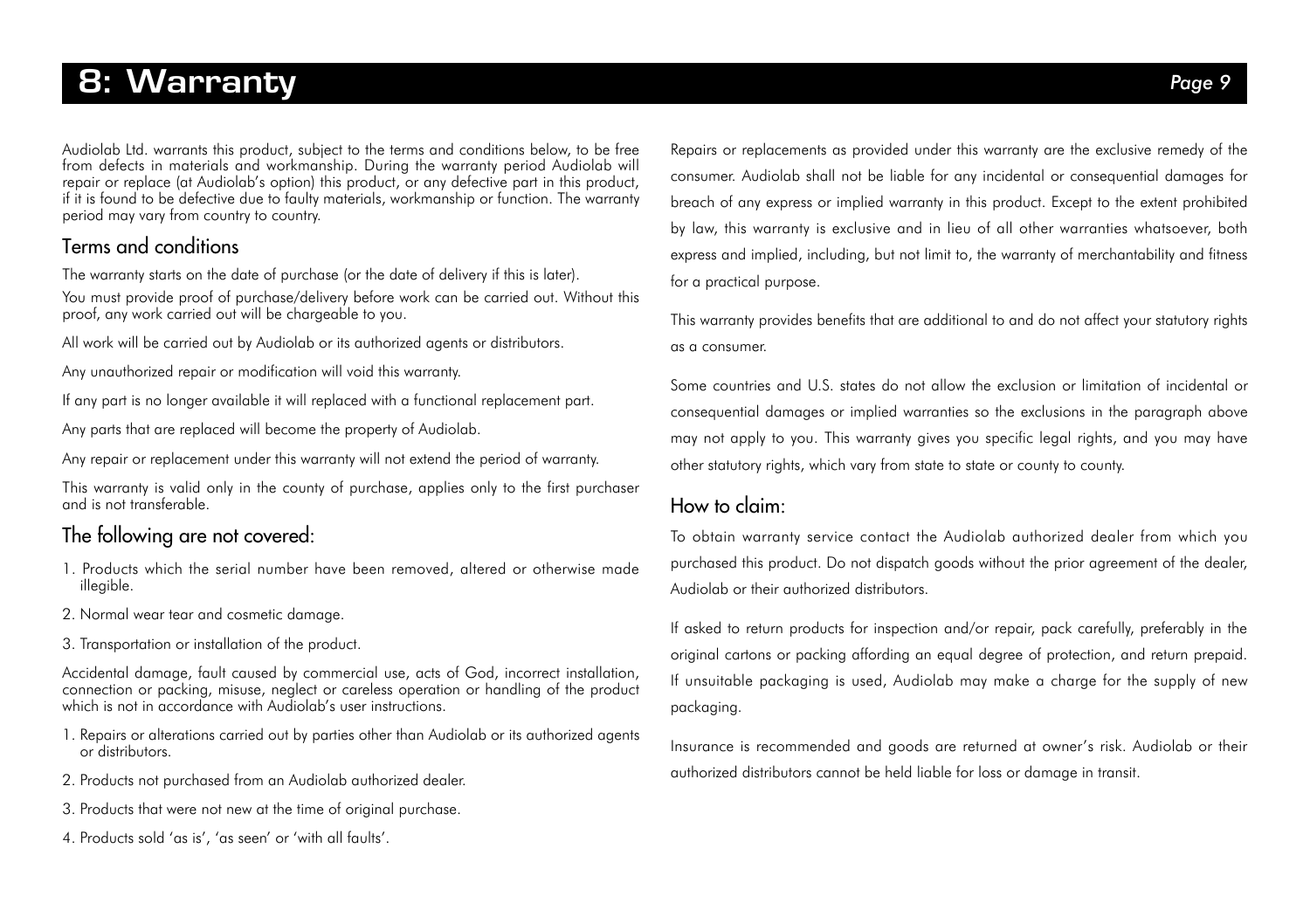### 9: Specifications and Features *Page 10*

(Measurement made with 230V power supply)

| DAC.                             | <b>ESS Sabre32 9018</b>                                         |
|----------------------------------|-----------------------------------------------------------------|
| Resolution                       | 32 bits                                                         |
| Sampling Rate                    | 32kHz - 192kHz (Optical, Coaxial, AES)                          |
|                                  | 32kHz - 384kHz (USB, PCM)                                       |
|                                  | 2.8M for DSD64, 5.6M for DSD128, 11.2M for<br>DSD256 (USB, DSD) |
| Output Voltage                   | 4.5V $rms \pm 0.1$ (Balanced)                                   |
|                                  | $2.25V$ rms $\pm 0.1$ (Unbalanced)                              |
| Output Impedance                 | 100                                                             |
| Total Harmonic Distortion (THD)  | <0.002% (1kHz, 0dB, 20Hz - 20kHz A weighted)                    |
| Frequency Response               | +/-0.2dB (20Hz - 20kHz, Ref. 1kHz)                              |
| Signal-to-Noise ratio (S/N)      | >115dB (Unbalanced, A weighted)                                 |
|                                  | >120dB (Balanced, A weighted)                                   |
| Dynamic Range                    | >115dB (Unbalanced, A weighted)                                 |
|                                  | >120dB (Balanced, A weighted)                                   |
| Crosstalk                        | <-120dB (Unbalanced, @ 1kHz)                                    |
|                                  | $\lt$ -130dB (Balanced, $@$ 1kHz)                               |
| <b>Standby Power Consumption</b> | < 0.5W                                                          |
| Dimensions (W x H x D)           | 247 x 114 x 292mm                                               |
| Carton size (W x H x D)          | 396 X 202 X 400mm                                               |
| Net Weight                       | 3.7kg.                                                          |
| Gross Weight                     | 4.8kg.                                                          |
| Power Requirements               | 220 - 234V (50 $\sim$ 60Hz)                                     |
| (depending on region)            | 100 - 120V (50 $\sim$ 60Hz)                                     |



systems or contact the retailer where the product was purchased. They can take this product for environmental safe recycling.